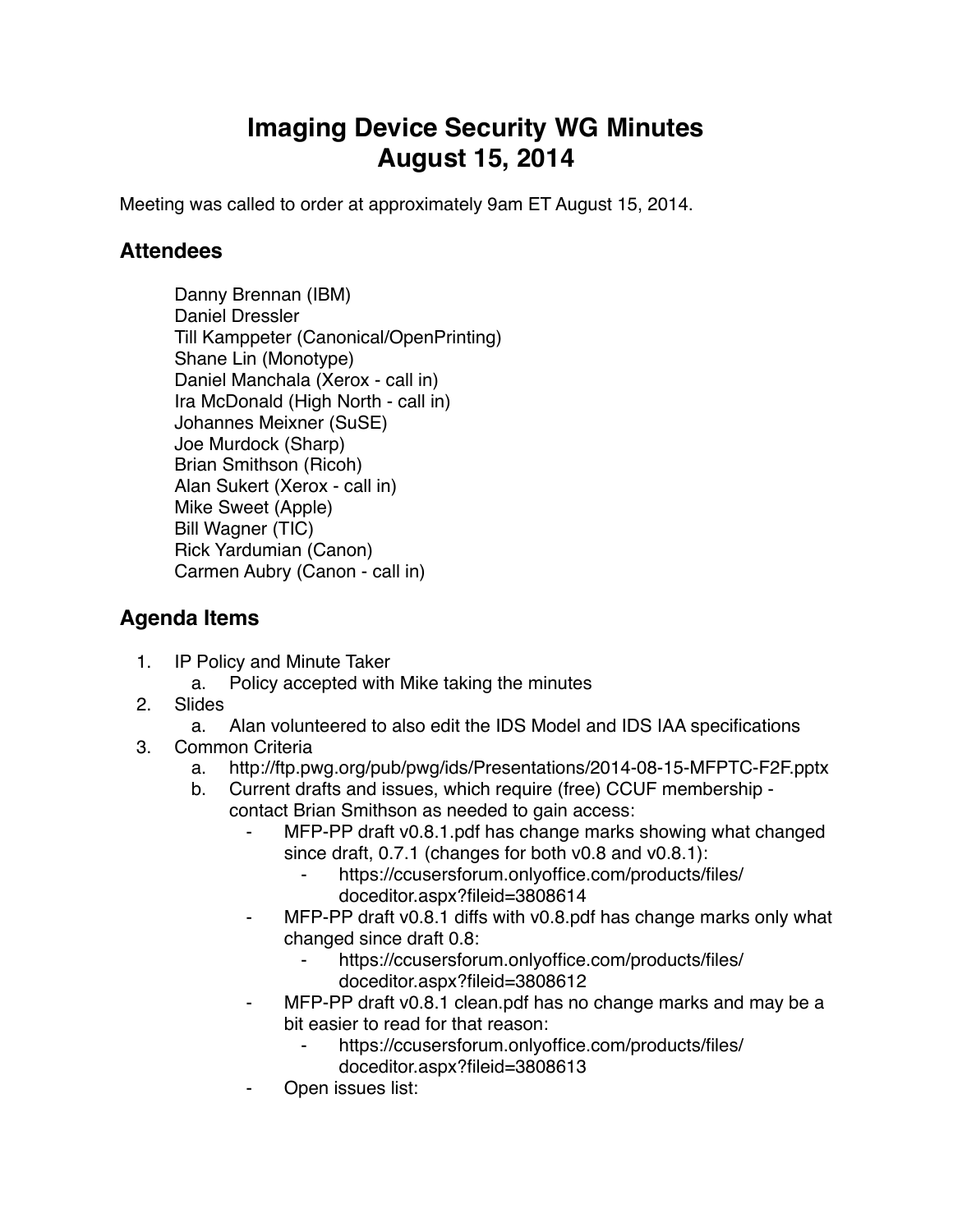- ⁃ https://ccusersforum.onlyoffice.com/products/projects/ messages.aspx? prjID=239468#sortBy=comments&sortOrder=descending&te xt=[issue]
- c. Q: Useful to review comments at an upcoming IDS meeting?
	- A: Yes, use the August 25, 2014 meeting to review CC comments.
	- ⁃ Start an hour early
	- Also could do next week: August 18, 2014
- 4. Review IDS Model
	- a. http://ftp.pwg.org/pub/pwg/ids/wd/wd-ids-model10-20140804-rev.pdf
	- b. Section 2.2:
		- ⁃ Line 347: "and" instead of "an"
		- Also say what the System Account is less restricted than
		- Directory Service: Drop "organization or enterprise"
	- c. Section 3.1:
		- Approve new format for rationale
		- ⁃ Action: MIke to update WD template for new rationale format
		- ⁃ Item 2: Add Clients, Services and Subscriptions
		- ⁃ Item 3: Add Clients
		- ⁃ Item 4: Add Clients and Subscriptions
		- Add RFC 3995 to list of specs (Subscriptions, with definition)
	- d. Section 3.3:
		- ⁃ Add to out-of-scope: Authentication of network-connected devices
	- e. Section 4:
		- ⁃ Line 467: Fix reference to IAA spec
	- f. Section 4.1:
		- ⁃ Reword
	- g. Section 4.1.2:
		- ⁃ Reword
	- h. Section 4.1.3:
		- ⁃ Complete
	- i. Section 4.5.1:
		- Capitalize User in all definitions
		- ⁃ Proxy: A client or process that is acting as an intermediary on behalf of a user or service
	- j. Section 4.5.4:
		- Authentication SERVICE
		- ⁃ Add Key Distribution Service, Authorization Service, Identification **Service**
	- k. Section 4.5.5:
		- Device Type for Proxy (for identification): Embedded Device
	- l. Confusing to have so many different terms with different meanings (Client, Server, etc.)
	- m. Section 4.5.6:
		- Mode -> Model
		- System Control -> SystemControl
		- ⁃ Scan (drop "a")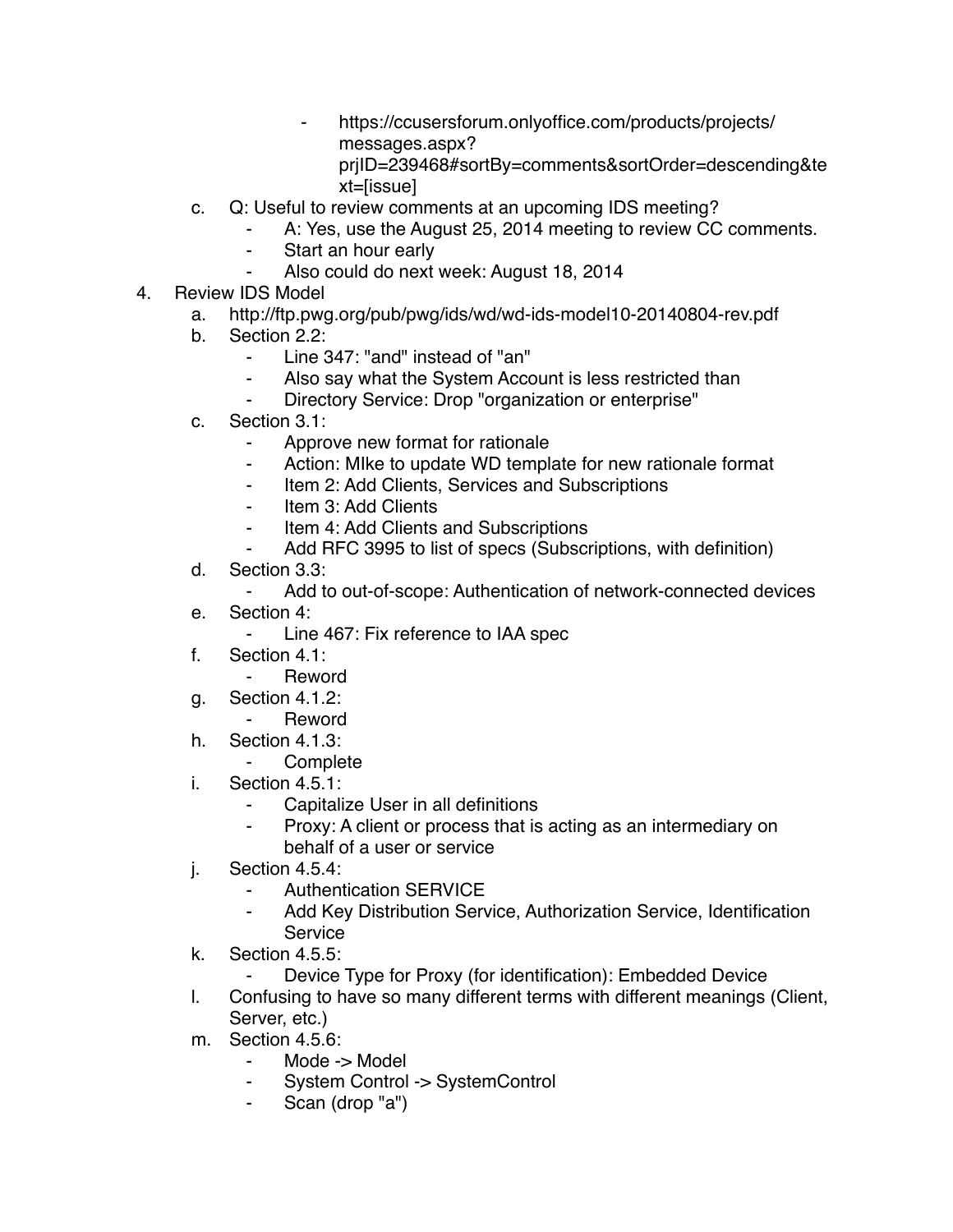- ⁃ Fix transform (digital in and out)
- Combine with 4.5.4, maybe add "Service" to each name
- n. Section 5:
	- **Protocol Bindings**
	- "are not defined by this document"
- o. Section 5.1:
	- ⁃ "has not been compromised"
- p. Q: What do do about identification of recipient/destination/output device?
	- A: Should add something to Job Receipt and Document Receipt
	- ⁃ Also PIN printing attach recipient to Job and Document Receipts
	- ⁃ Also subscriptions:
		- ⁃ Log of all recipients
		- Plus per event delivered
	- Also services:
		- Audit log of all IDs, failed auth, etc. (everything common log picks up)
- q. Section 6:
	- What to do about securing (encrypting) document data for Cloud Print?
		- ⁃ Need to be able to do secure key exchange through the **Cloud**
	- ⁃ Need to re-add supported/request security elements
	- Need to re-add operation for proxies (NegotiateSecurityElements?)
	- ⁃ Drop Send/GetSecurityAlerts (notifications takes care of those)
	- Action: Alan, Ira, Joe, and Mike to think about proxied secure key exchange
- r. Section 11:
	- ⁃ "encrypted end-to-end data path such as provided using TLS encryption..."
	- Q: What about Fax?
		- A: Need some "weasel words" for things like POTS and other communication medium that is accepted as secure
	- Action: Ira and Mike to work on Fax weasel words for IDS Model and IPP FaxOut
	- Add "Encryption of data in memory but not in use"
	- Add "Access Control/Isolation of data in memory", both between processes, threads, functional units
- s. References: add RFC 3275 for XML digital signatures
- 5. Review IDS IAA
	- a. http://ftp.pwg.org/pub/pwg/ids/wd/wd-ids-iaa10-20140804.pdf
	- b. Section 3.1:
		- ⁃ Title: Abbreviate to "IDS"
			- Sync up with Semantic Model and IDS Model
	- c. Section 3.2, 3.3:
		- Reference IDS Model use cases.
	- d. Section 3.4:
		- Sync up with IDS Model